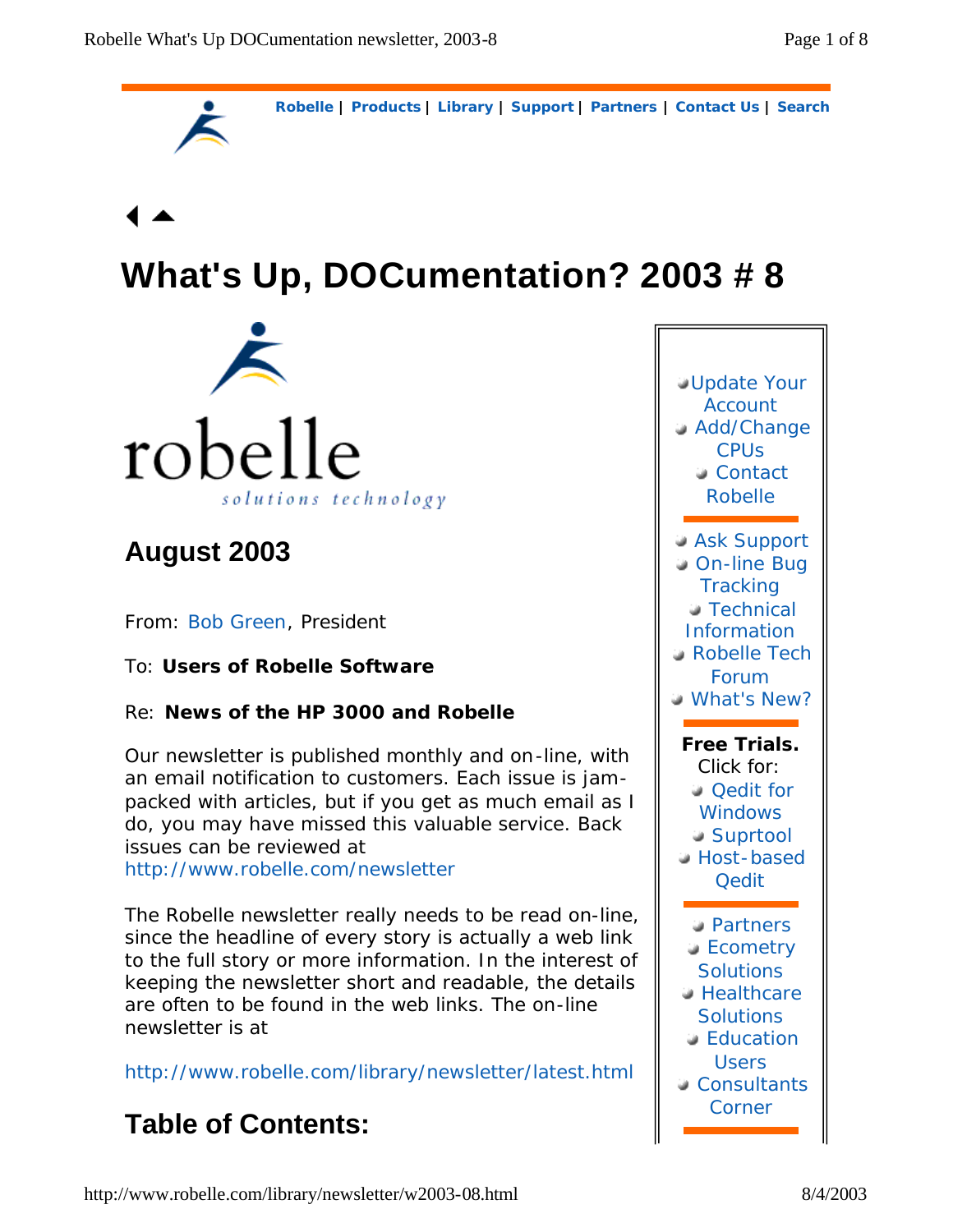• News and Upcoming Events **.** Homesteading and MPE Tips

• HP-UX and Migration Planning • Links/Resources/Industry News

 Products Qedit for **Windows Qedit for** e3000 Suprtool for e3000 Suprtool **Training**  About Robelle About the HP e3000 About HP-UX

## **Big News!!**

• Qedit Tips • Suprtool Tips

#### **New book:** *HP 3000 Evolution*

The latest publication from Robelle is *HP 3000 Evolution*, edited by Bob Green of Robelle, from articles written by Robelle, by *The 3000 Newswire*, and by experts in the HP 3000 field: Chris Edler, Paul Edwards, Marius Schild, Neil Armstrong, John Burke, Alan Wyman and Alan Heter, Stan Sieler and Gavin Scott, Ken Robertson, Eugene Volokh, Alfredo Rego, Fred White, Steve Hammond, Wayne Boyer, Alan Yeo, Gunnar Fredlund, Terry O'Brien, Aaron Holmes, Dave Lo, and Glenn Cole.

This 300-page book contains the latest information on three important topics: **Homesteading HP 3000 Tune Up Migrating a 3000 application.**



An essential reference for every desk! Order you copy on-line for US\$25.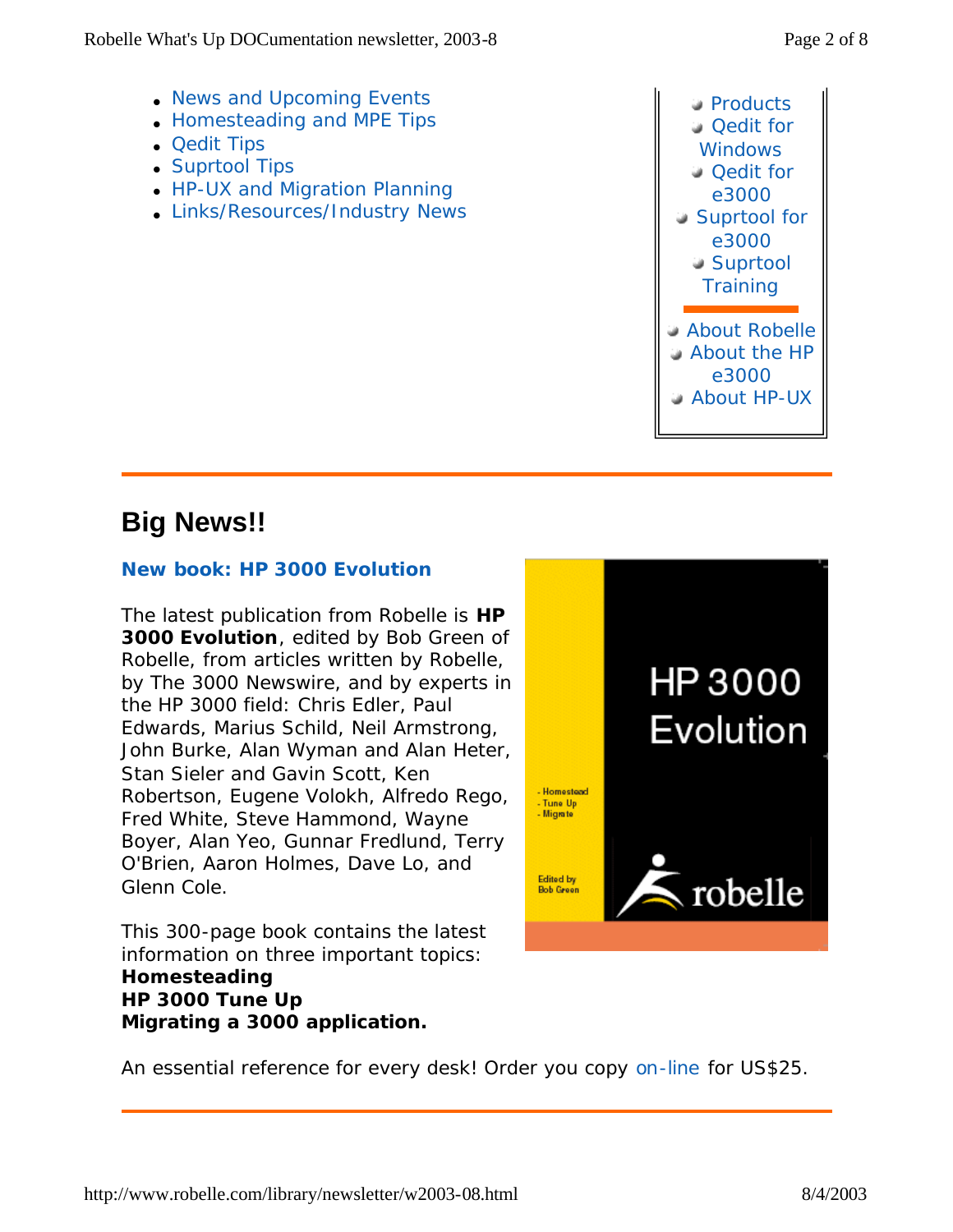## **News and Upcoming Events**

### **See You At HP World: Bob Green's Paper**

"Transforming TurboIMAGE Data for Eloquence, Oracle, and More" is Bob Green's paper for HPWorld Atlanta in August. It is an update of the popular paper he presented last year. This PDF file presents practical tips on how to transform TurboIMAGE data so that it can be used on other databases: HP Eloquence, Oracle, SQL Server, mySQL, and PostgreSQL. Plus techniques for cleaning data and dealing with multi-line notes.

### **Robelle at HPWorld**

Representing Robelle at HPWorld in Atlanta, August 11-15, will be Tammy Roscoe, Francois Desrochers, and Bob Green (who will be presenting a paper on database migration). Look for us in booth 114. As you enter the show floor, turn left and walk to the left wall. We look forward to seeing old friends again, and making new ones.



## **Homesteading and MPE Tips**

### **Homesteading and Hardware!**

If you are keeping some HP 3000s past 2006, and many sites are, you could be thinking about independent hardware support and how to buy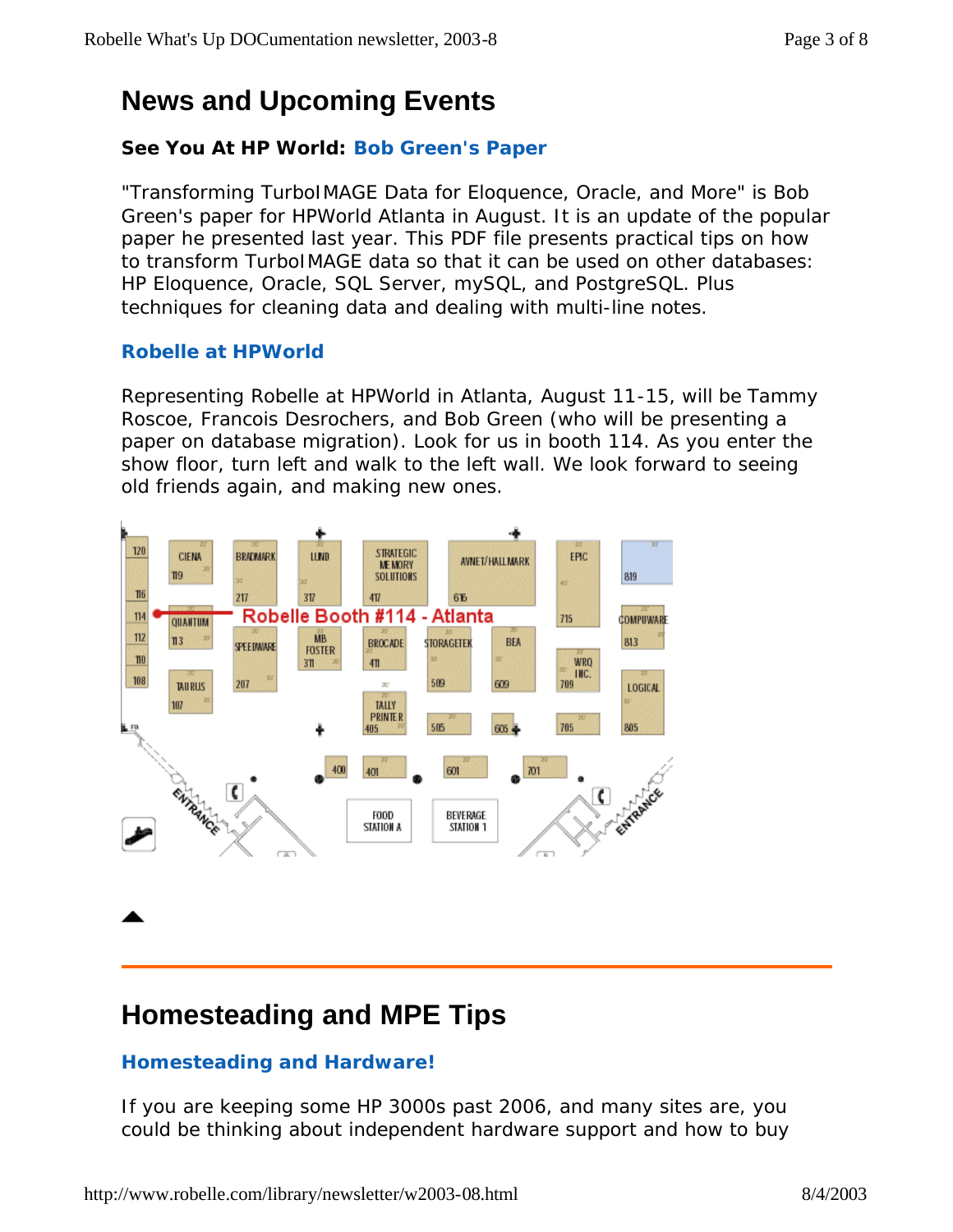upgrades and spare parts. Read our article on this subject!

#### **Hidden Value for July**

John Burke has posted his July column from *The 3000 Newswire*. There are lots of questions about tape drives: 3490 , DDS2, DD3, DLT, but my favorite item was

Q: How can I purge a file with a negative (PRIV) filecode? A: Denis St-Amand replied:

:FILE T=\$NULL :STORE filename;\*T;SHOW;PURGE

The August column is also on-line, with more on tape drives!

#### **HP Paper: Networking Trouble Shooting Tools**

This is a comprehensive presentation of many tools and procedures to troubleshoot MPE/iX networking problems. Presented by Eric Barkley at the Solutions Symposium and written by James Hofmeister. They also provide several tools that are mentioned in the talk, including two programs and three script files.



#### **Qedit Column Move Command File**



One HP3000-l subscriber needed to move columns around using Qedit. Qedit does not yet have a built-in command to do it. However, it is possible to design a command file to do it. Paul Christidis took on the challenge and came up with the command file below. Good job Paul and thank you on behalf of Robelle and all Qedit users. Click the link above to see the command file.

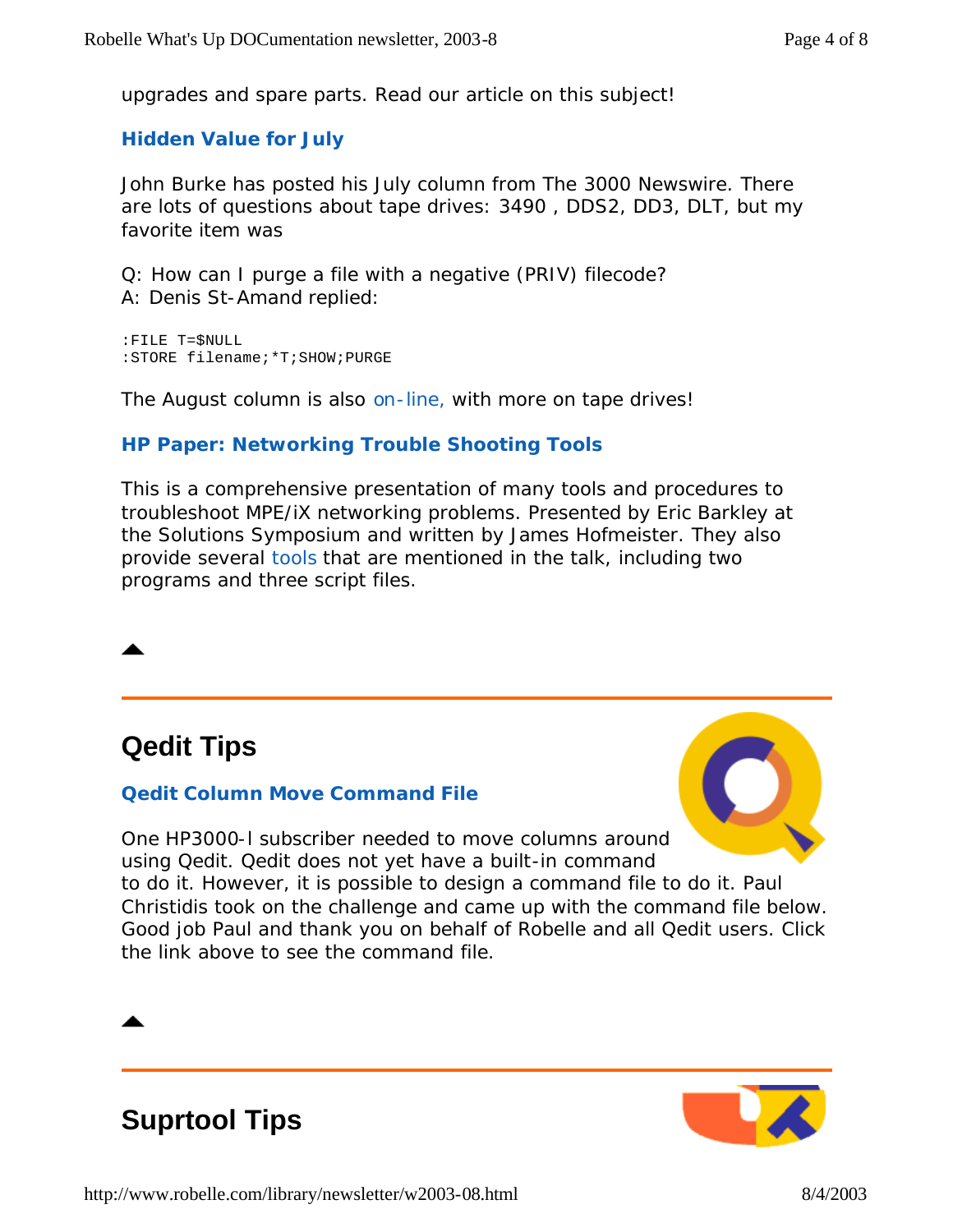#### **We're Human**

After releasing Suprtool 4.7 and upon reflection, we were quite pleased with the new enhancements in this version. One of my favourite enhancements is the \$number function.

Unfortunately, due to a small coding error on my part, Suprtool will incorrectly report the following error:

#### **Error: Space found in between numerics. Cannot convert.**

Click the link above for information about fixing this problem on MPE with a patch to Suprtool 4.7. For Suprtool for HP-UX you can download a new version (Suprtool 4.7.02) which fixes this \$number problem and a problem with dbupdate/Eloquence.

If you downloaded Suprtool for MPE before Wednesday, July 16, you will need to apply this patch if you want to use the new \$number function. If you have Suprtool 4.7 or 4.7.01, you will need to download Suprtool 4.7.02 if you want to use the new \$number function, and have dbupdate be able to update critical items -- Neil

## **HP-UX and Migration Planning**

#### **HP "Customer Times" for 3000 Users**

This new issue is mostly about the Integrity HP-UX servers with the new Itanium 2 chips. It says that the new systems can run HP 9000 (HP-PA) binaries in compatibility mode.

## **Links/Resources/Industry News**

#### **Jeff Vance on CI Programming**

If you are unfamiliar with the Command Interpreter on MPE, Jeff Vance's paper on "CI programming for MPE/iX 7.5" is a great introduction. This is a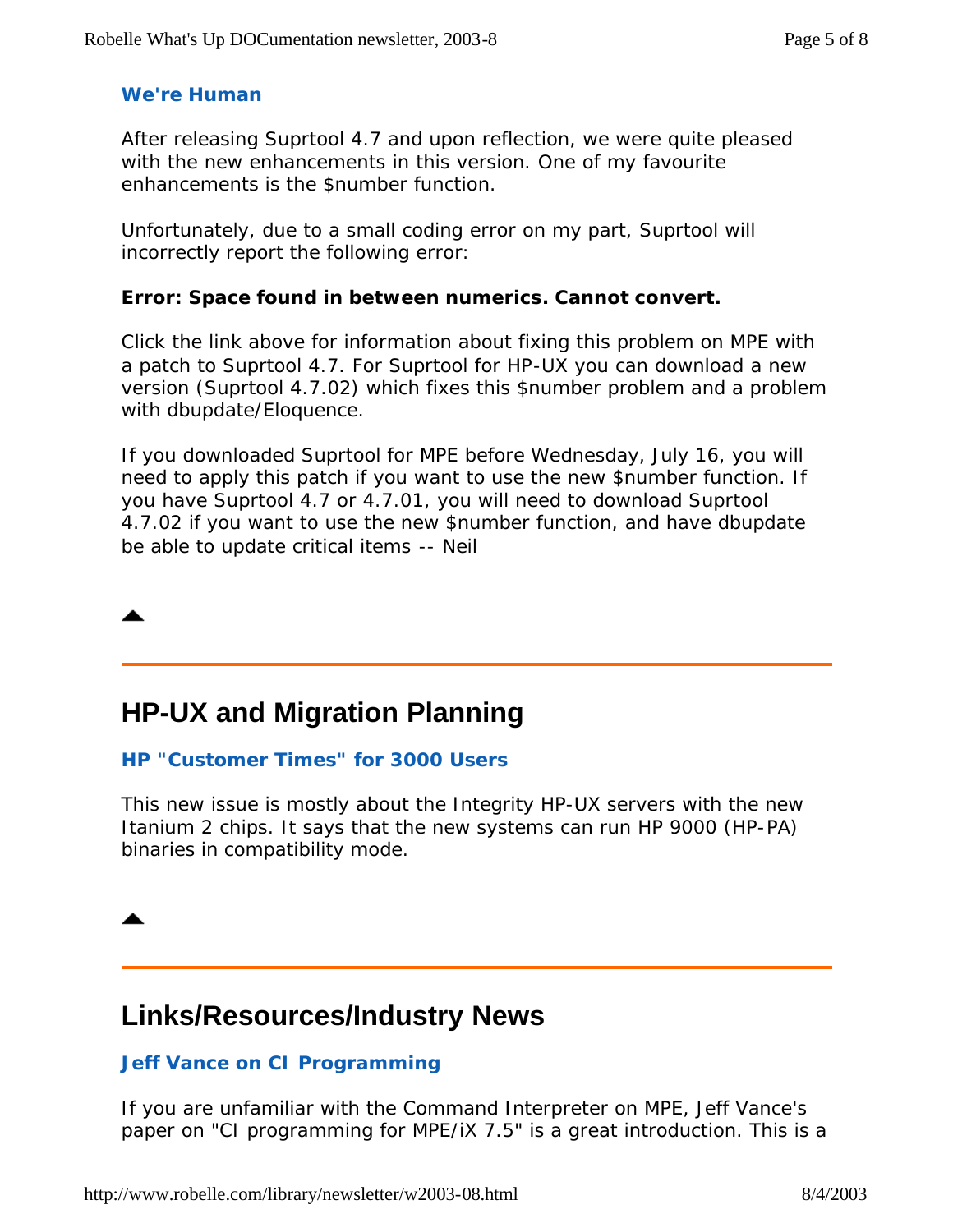revised version of the CI Programming talk presented by Jeff several times in recent years. The speaker notes are an important part of this slideset. Click the link above to browse or download the PowerPoint file. This tutorial covers all CI programming from the ground up and is very thorough. The topics covered are UDCs and scripts, parameters, variables, entry points, expressions and functions, i/o redirection and file I/O, error handling, script cleanup techniques, debugging and good practices, and lots of examples.

#### **"net.digest" for July**

John Burke has posted his *net.digest* column from *The 3000 Newswire* for July, as well as the column for August.

A July highlight: In early June, Jeff Vance reported HP's response to the 2003 SIB top 10,

"We have a positive response for 40% of the top 10 items: we plan on continuing our PowerPatch process through end-ofsupport, we will keep our documentation on the HP net or allow a 3rd party(ies) to host it, we will ensure that large disk drives and FTP'ing large files work on MPE/iX, and we plan on implementing CI functions."

#### Some August highlights:

The number two-ranked item on this year's System Improvement Ballot (SIB) was about making MPE/iX documentation available over the Internet so that things do not get "lost" over time. One thread this month showed why this is so important.

Someone had a question about Remote Procedure Call (RPC), a component of the Open Systems Foundation Distributed Computing Environment (OSF/DCE). Mike Hornsby noted that OSF/DCE was introduced in the MPE/iX 5.5 Communicator but that the links to documentation for OS versions prior to MPE/iX 6.0 have been removed from docs.hp.com. Some of the documents are still there however, at least for the time being. Mike was able to find the MPE/iX 5.5 Communicator by using the search function.

A feature of www.burke-consulting.com is a page with direct links to the older documentation still on docs.hp.com, but hidden (follow the "Miscellaneous" link on the navigation bar). For example, all of the MPE/iX 5.5 documentation is available at http://docs.hp.com/mpeix/5.5/ and the MPE/iX 5.0 and previous Communicators are still available at http://docs.hp.com/mpeix/docs5/ixcomm.htm.

#### **Consultants Corner: eX3000**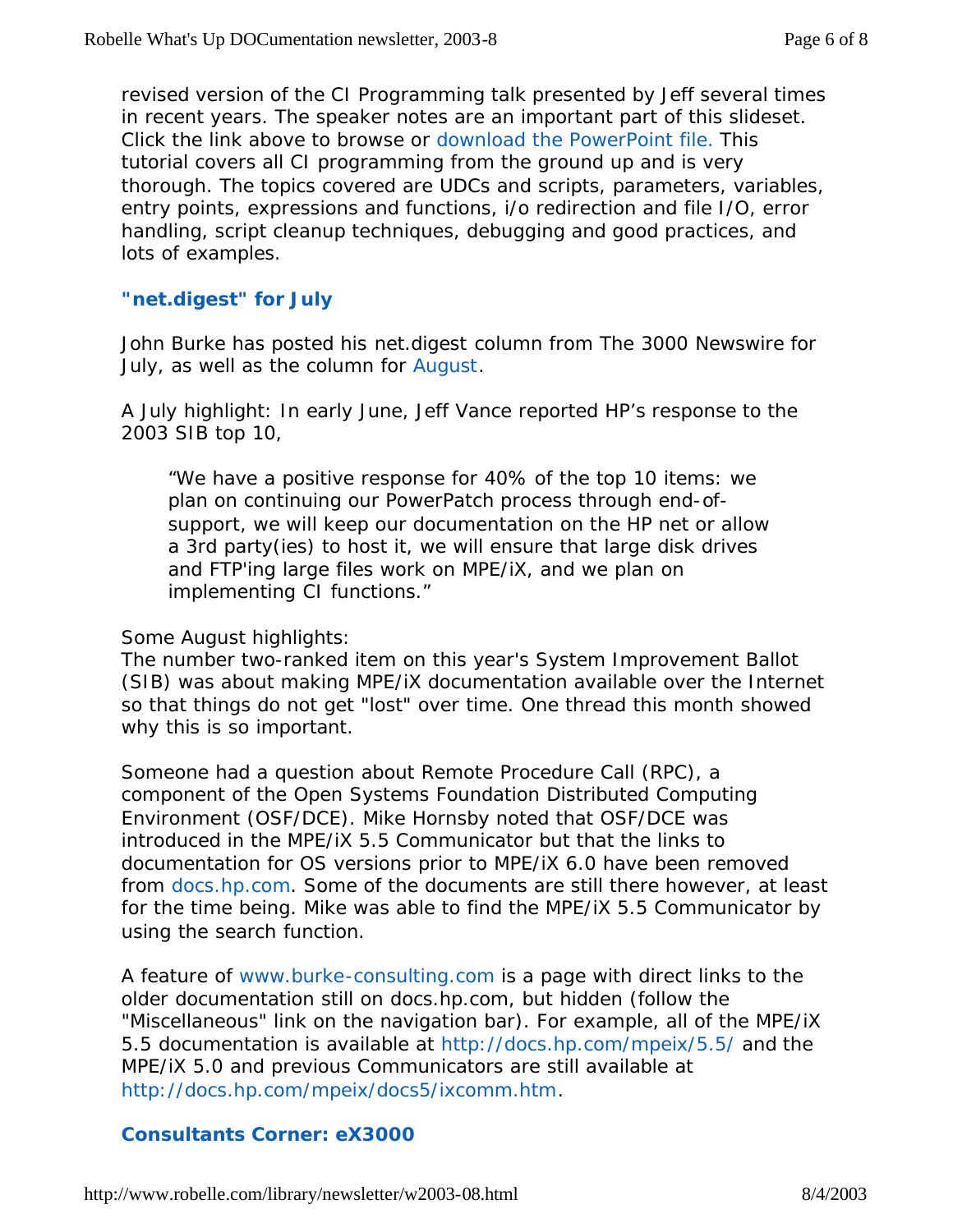This consulting firm in Quebec has experience with HP 3000 and Qedit!

#### **The Three Bears of IMAGE**

In a classic paper title "The Three Bears of IMAGE", Fred White of Adager explains three features that can be disastrous if mis-used: Integer Keys, Sorted Paths, and too many paths.

#### **Consultants: Larsen and Toubro Infotech**

Here is a consultant that provides offshore HP 3000 software maintenance and migration in India.

#### **The 24-Hour Time Bomb**

From the ancient history of the 3000, some feedback from a reader.

## **Newsletter Distribution**

Robelle Solutions Technology Inc. provides the *What's Up, DOCumentation?* newsletter as a service to our customers. The newsletter is available on the web: in HTML format for browsing and PDF format for printing. Visit www.robelle.com/library/newsletter/

Comments about this issue, as well as ideas for future issues, including news, tips, and suggestions for articles, can be sent to bgreen@robelle.com.

#### **Previous Issue: July Newsletter**

The July 2003 issue of Robelle's What's Up DOCumentation newletter is still available. Among the interesting stories:

- \* Robelle at HP World
- \* Image Paths are for People
- \* MPE/iX System Problem Analysis
- \* Qedit Tips/Looking for Beta Testers
- \* HP-UX and Migration Planning